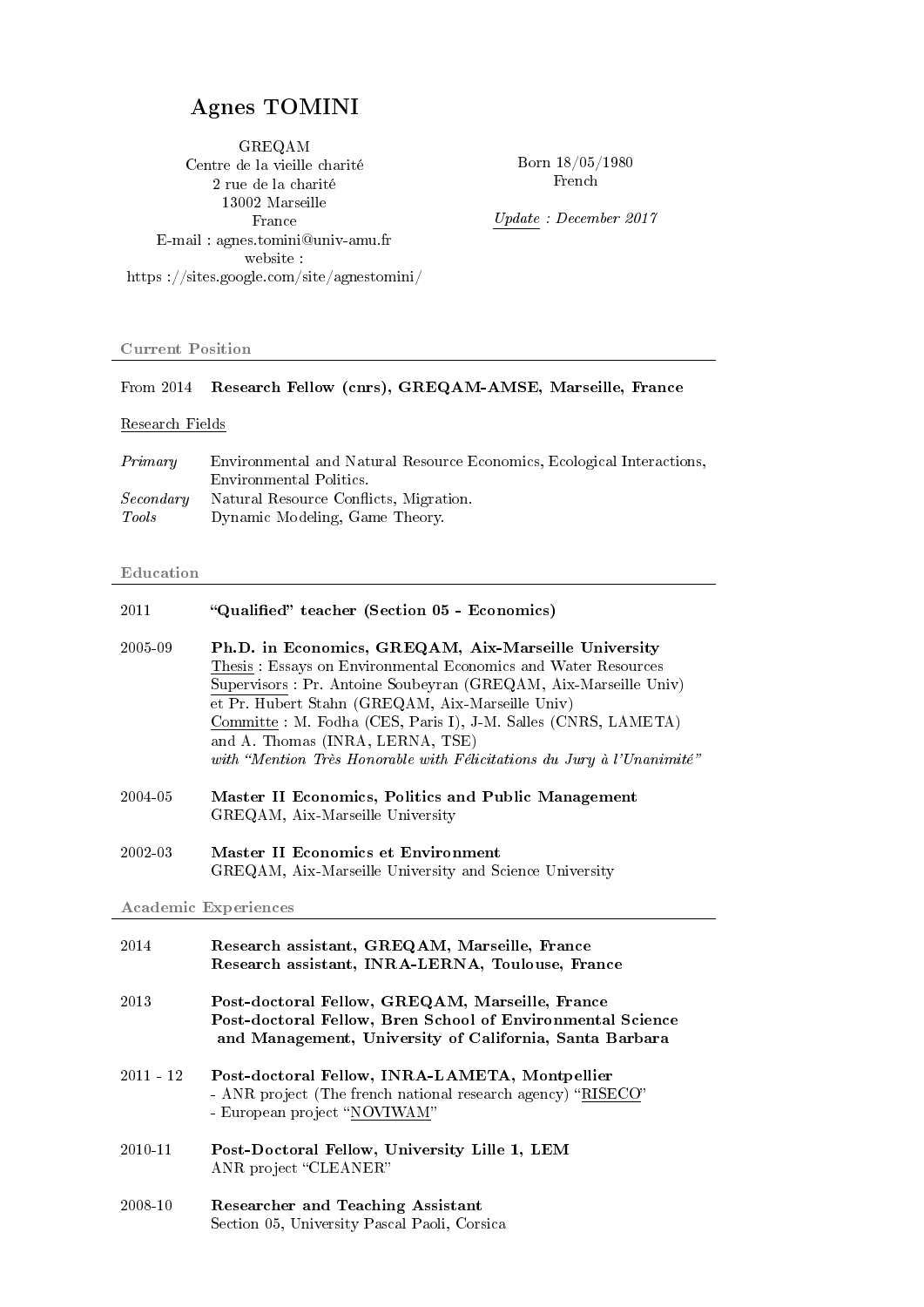| 2005-08 | National research fellowship, Aix-Marseille University (GREQAM)                                                                                                                                                                                                                                                                                             |
|---------|-------------------------------------------------------------------------------------------------------------------------------------------------------------------------------------------------------------------------------------------------------------------------------------------------------------------------------------------------------------|
| 2005-12 | <b>Teaching</b> (see below)<br>Referee<br>Journal of Environmental Economics and Management,<br>Environmental and Resource Economics, Resource and Energy Economics,<br>Revue d'Économie Politique, Water Policy, Water Resources and Economics<br><b>Conference Organization and Seminars</b><br>Louis-André Gérard Varet Days (Marseille, June 2006-2010) |

# Teaching

# University Pascal Paoli, Corte

| Undergraduate (1st year) | $T.$ Assistant (TA) Politic Economics (60h),       |
|--------------------------|----------------------------------------------------|
|                          | Lecture in Politic Economics (36h)                 |
| Undergraduate (2nd year) | TA Macroeconomics $(40h)$ , Microeconomics $(40h)$ |
| Undergraduate (3rd year) | TA Industrial Economics (15h)                      |
| Graduate (MI)            | TA Industrial Organization (15h)                   |
|                          |                                                    |

# Aix-Marseille University

| Undergraduate (1st year)    | TA Economic Analysis (48h), TA Mathematics (36h),             |
|-----------------------------|---------------------------------------------------------------|
|                             | TA Economic Principles (24h)                                  |
| Graduate (M1)               | Lecture in Introduction to Environmental Economics (OSU, 20h) |
| Graduate (M2)               | Lecture in Natural Resources Economics (AMSE, 24h, English)   |
|                             | Lecture in Environmental Economics (OSU, 30h)                 |
| Ecole Centrale de Marseille |                                                               |

#### Ecole Centrale de Marseill<br>Graduate  $\qquad \qquad C$  $CM$  Sustainable Development Economics (15h)

| Kedge Business School, Marseille<br>Graduate | CM Sustainable Development (27h, English)                                                                   |
|----------------------------------------------|-------------------------------------------------------------------------------------------------------------|
| Graduate                                     | University Lille 1 and Catholic University Lille<br><i>Seminar International Trade and Environment (3h)</i> |

# Communication/Conferences

| 2016      | *Private eradication of mobile public bads                                       |
|-----------|----------------------------------------------------------------------------------|
|           | - SURED, Banuyls-sur-mer (France)                                                |
|           | * On Conjunctive Managing of Groundwater and Rainwater                           |
|           | - 5th Thematic Worshop of the FAERE (Rennes, France)                             |
| 2015      | * Marine ecosystem considerations and second-best management                     |
|           | - Natural Resource Modeling Association, Bordeaux (France)                       |
| 2006-2014 | <i>Invited Seminars</i> : DDEEP (Economix, Paris X University), LEM (Lille),     |
|           | LERNA (Toulouse), L.E.M (Paris II University).                                   |
|           | - EAERE (Prague, Czech Republic), WCERE (Montréal, Canada),                      |
|           | AARES (Cairns, Australia), IWREC Water Conference (Banff, Canada)                |
|           | - SURED (Ascona, Switzerland), PET (Galway, Irland), ASSET (Alicante, Spain)     |
|           | - JMA (Angers, Nantes, Fribourg - Switzerland), LAGV (Marseille, France)         |
|           | - AFSE, (Paris - Nanterre, Paris - Sorbonne), ADRES (Lyon)                       |
|           | - Worshop on Modeling and Pollution Regulation, La Rochelle (France)             |
|           | - Meeting on Environment (Paris), Environmental Economics Days (Aix-en-Provence) |
|           | - 2nd Joint Microeconomics Workshop, Antwerpen (Belgium)                         |
|           | - 1st Doctoral Meeting of Montpellier (France)                                   |